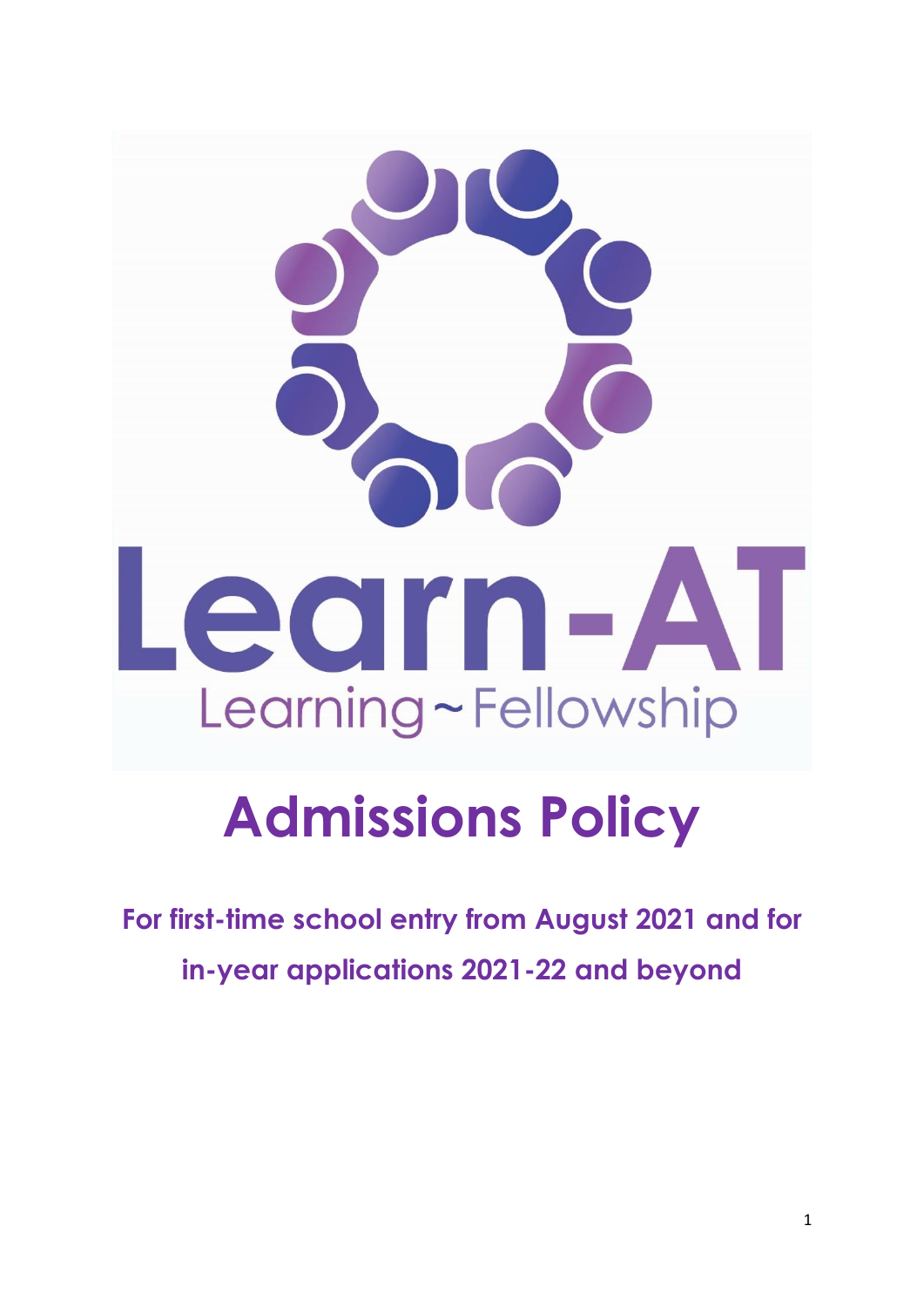### **Contents**

| 1.1  | Learn-AT Policy Overview                                                | 3              |
|------|-------------------------------------------------------------------------|----------------|
| 1.2  | Aims and Objectives                                                     | $\overline{4}$ |
| 1.3  | The Applications Process                                                | 5              |
| 1.4  | Decisions                                                               | 5              |
| 1.5  | Local Authority Obligations                                             | 5              |
| 1.6  | School Transport                                                        | 6              |
| 1.7  | <b>Starting School</b>                                                  | $\epsilon$     |
| 1.8  | Changing School                                                         | $\overline{6}$ |
| 1.9  | How does the process work?                                              | 6              |
| 1.10 | What is the Planned Admission Number?                                   | 6              |
| 1.11 | <b>Fair Access Protocols</b>                                            | $\overline{7}$ |
| 1.12 | Children with Special Educational Needs and Disabilities                | $\overline{7}$ |
| 1.13 | Withdrawing Offers                                                      | 8              |
| 1.14 | Late Applications                                                       | 8              |
| 1.15 | <b>Waiting Lists</b>                                                    | 9              |
| 1.16 | Multiple Births                                                         | 9              |
| 1.17 | <b>Infant Class Sizes</b>                                               | 9              |
| 1.18 | Admission of children below compulsory school age and<br>deferred entry | 10             |
| 1.19 | Admission of children outside their normal age group                    | 10             |
| 1.20 | Children of UK Services Personnel and other Crown Servants              | 11             |
| 1.21 | Appeals                                                                 | 12             |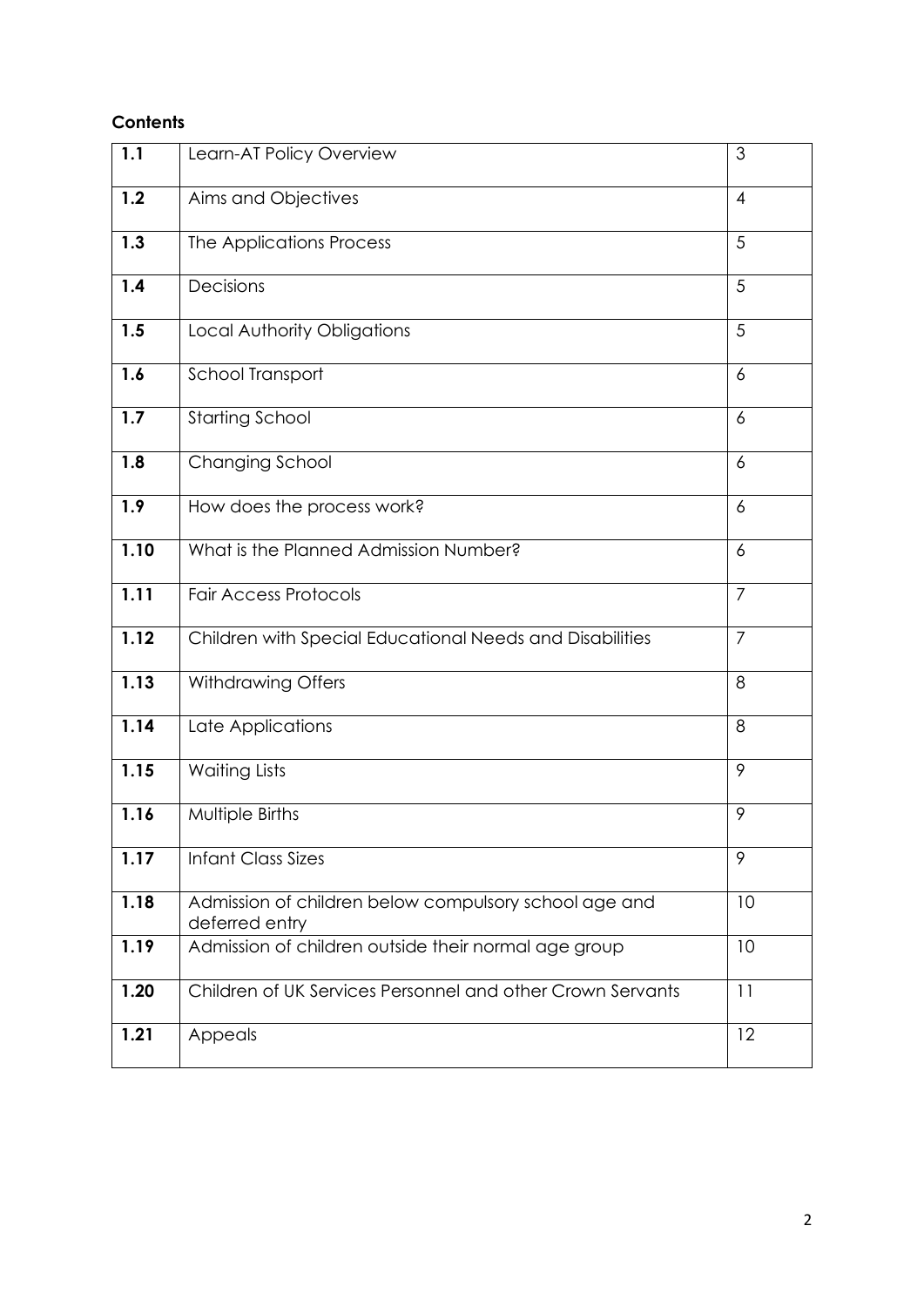### **Part One – The Trust**

### **1.1 Learn AT Admissions Policy Overview**

The Learn Academies Trust (Learn-AT) is the Admission Authority for the schools within our Trust. As the Admission Authority, the Trust is responsible for setting the criteria for admissions, interpretation and management of the admissions process within the schools. Leicestershire County Council is the Co-ordinating Authority for admissions in Leicestershire. It provides support to the Trust and the process for offering of school places and, through a service level agreement, for managing oversubscription where more applications are received than there are school places available.

As the Admission Authority for all schools in the Trust, we need to ensure that the Trust's overriding ethos and values are at the heart of Admission Policies for the schools. Learn-AT is committed to the service of pupils and families in each of its schools and their communities. In all the work we do to secure the highest quality of learning for all pupils, we are guided by our core purpose – *learning* – and our core value – *fellowship*. Learning is the 'main thing' and we work in fellowship, together, to promote each of our schools as distinctive and individual learning communities.

Learn-AT is a mixed, Church of England and Community Multi-Academy Trust. The Trust is proud to be part of the Church of England Diocese of Leicester's family of school trusts and includes majority Diocesan representation on the Members' Board. The five Members approve the appointment of Trustees (or Trust Directors), who are accountable for the effective leadership and management of the Trust. A Christian ethos is fundamental to the Learn-AT schools which were formerly 'Voluntary Aided' or 'Voluntary Controlled' Church of England maintained schools. Learn-AT's community schools are an equal part of the Learn-AT family. Commitment to Church of England education principles is **not** enshrined in the local governance arrangements of community schools. However, all Learn-AT schools share the same determination to create hospitable, inclusive, nurturing environments in which all children flourish.

The admission arrangements for our schools reflect their own local communities and their own distinctive and individual school ethos. Admission arrangements are governed by the School Admissions Code, which is published by the Department for Education.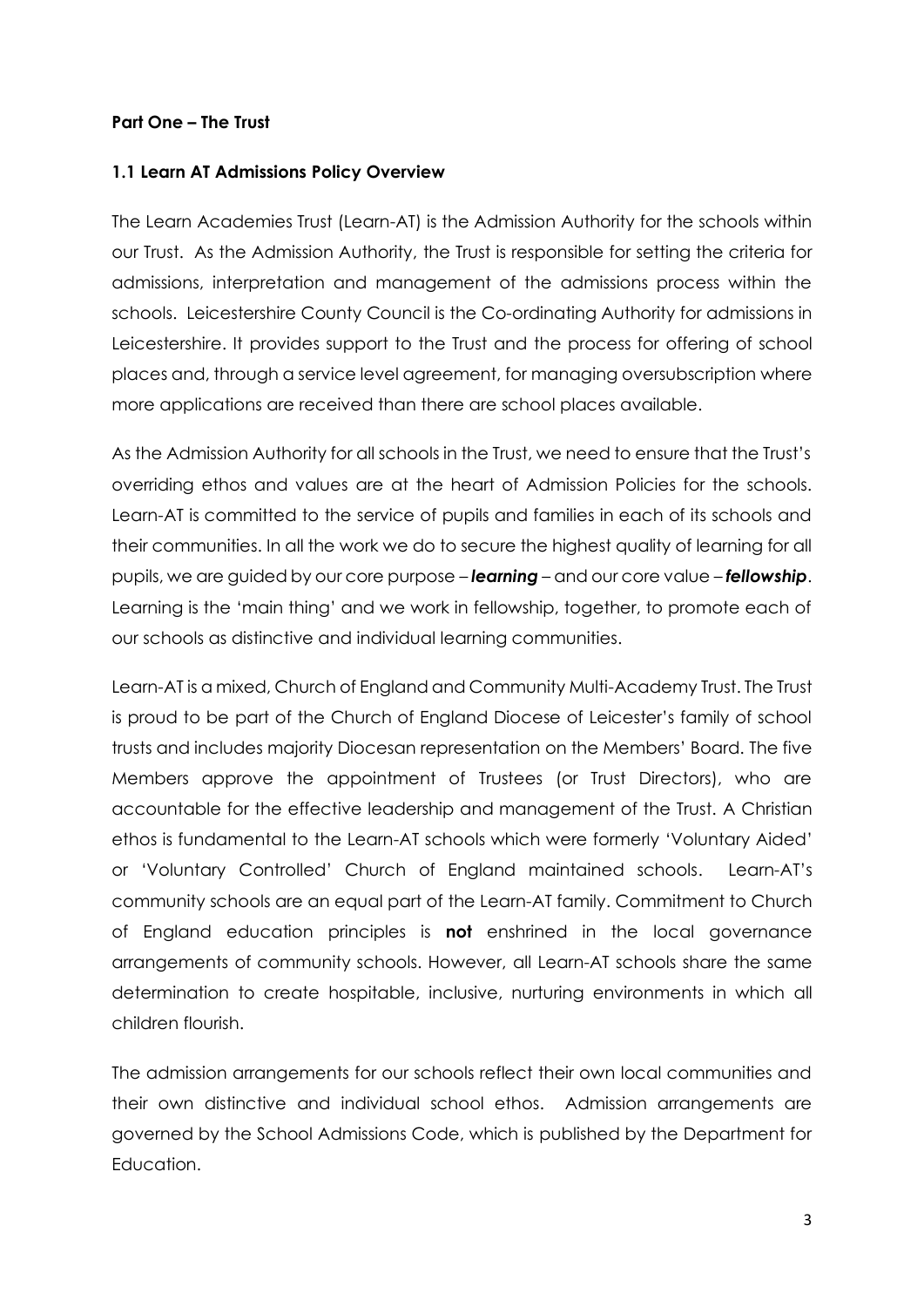The School Admissions Code recognises that schools within an Admission Authority's care may each require amended and different individual policies.

The requirements of the Code to ensure that admission policies are fair, easily understood and objectively followed also underpin our approach to admissions. Parents should be able to look at a set of admission arrangements and understand easily how places for that individual school are allocated.

The admission policies for each school must be subject to public consultation at least once every seven years. When planning significant changes, such as altering catchment areas, introducing new criteria or anything that would affect admissions of children into our schools, we are obliged, and would wish, to consult.

As an academy trust with Church of England schools, we are obliged by the School Admissions Code to have regard to advice from the Diocesan Board of Education (DBE). We are also obliged to consult with the Diocese before public consultation. The DBE's advice is that Church Schools do not make provision for faith-based criteria to be considered when more applications are received than there are places available. This policy reflects that advice.

### **1.2 Aims and Objectives**

When considering admission of pupils into any of our schools, the following principles apply:

- 1. all applications are treated equally;
- 2. no Learn-AT school selects by ability;
- 3. admissions will be dealt with as the individual school's admission policy states:
- 4. subject to infant class size regulations, and planned admission numbers within schools, our schools will prioritise parental preference wherever possible;
- 5. appeals against refusals to admit a pupil will be dealt with by an independent appeal panel, duly constituted as required by the School Admissions Code;
- 6. Learn-AT schools are inclusive and are committed to ensuring that the needs of every child on roll are met.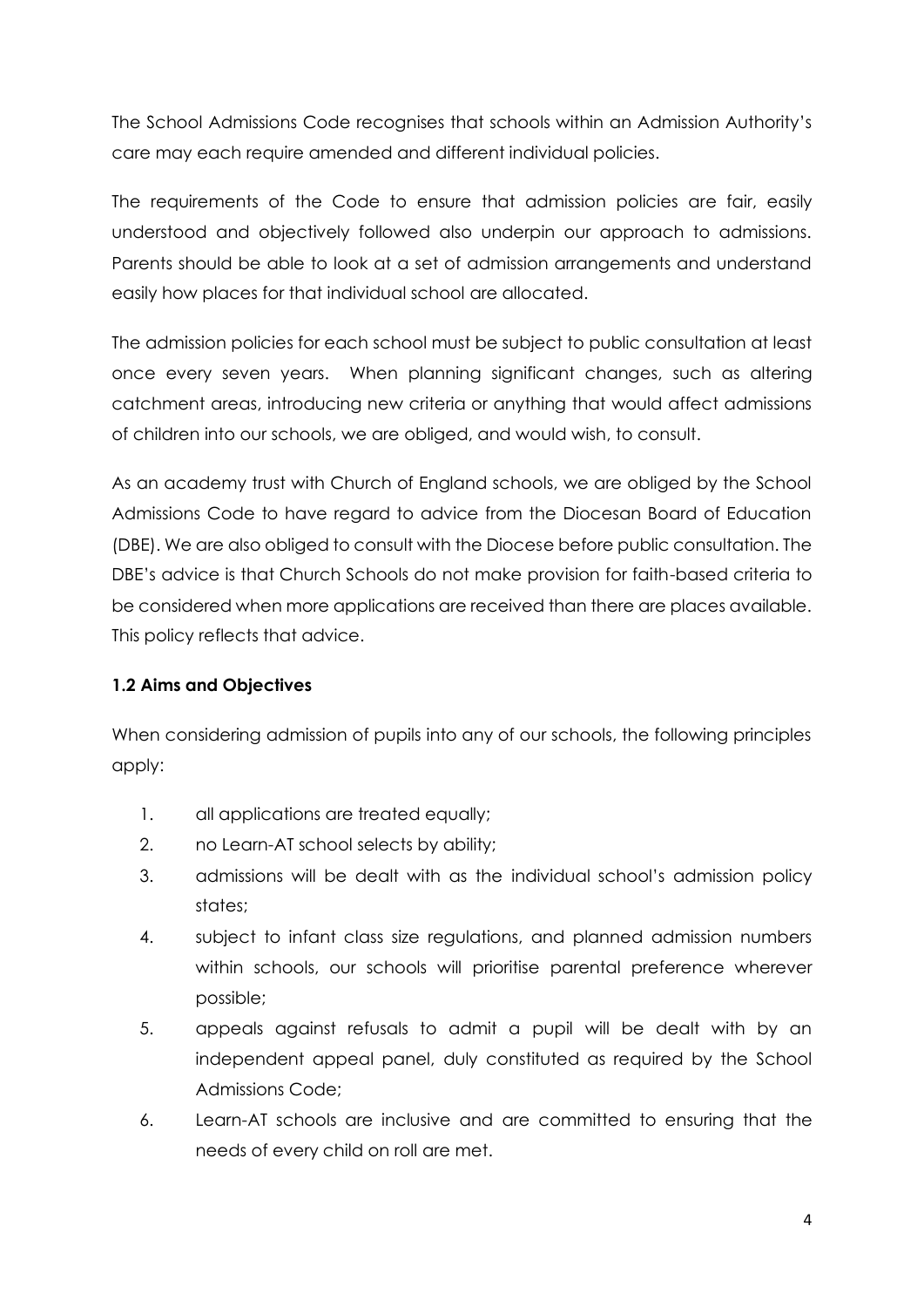### **1.3 The Application Process**

Parents apply for a place at our schools using the Leicestershire Co-ordinated Admissions Scheme *if they are resident in Leicestershire*. Any parent living outside of Leicestershire needs to apply to their own Local Authority; that Local Authority will then ensure that forms are sent to Leicestershire for the co-ordinated response. Information about the admissions process and links to Leicestershire County Council are found on the admissions page of each school and by this link.

**[https://www.leicestershire.gov.uk/education-and-children/schools-colleges-and](https://www.leicestershire.gov.uk/education-and-children/schools-colleges-and-academies/school-admissions)[academies/school-admissions](https://www.leicestershire.gov.uk/education-and-children/schools-colleges-and-academies/school-admissions)**

### **1.4 Decisions**

The Local Authority is responsible for making decisions about first-time admissions (school places for children starting school for the first time in the year in which they will have their fifth birthday). Parents and carers are informed about school place decisions on the 'national offer date'  $-16$ <sup>th</sup> April (or the next working day). In Learn-AT, the Local Authority is also responsible for decisions about in year applications for school place. For in-year admissions, the Local Authority will confirm whether a place can be offered, within ten school days of receiving the application.

### **1.5 Local Authority Obligations**

Leicestershire, along with all other Local Authorities, must follow a specified timetable. Children entering the Foundation Year Group, i.e. entering primary school for the first time, in Reception, are dealt with on a common and universal basis.

Every Local Authority must publish a composite booklet that explains the process for starting primary school each year. This is found on the Local Authority website and explains information about the admission process, timetable, appeals process and other useful information.

https://www.leicestershire.gov.uk/sites/default/files/Your-Guide-to-Primary-Education-2020-2021\_0.pdf

### **1.6 School Transport**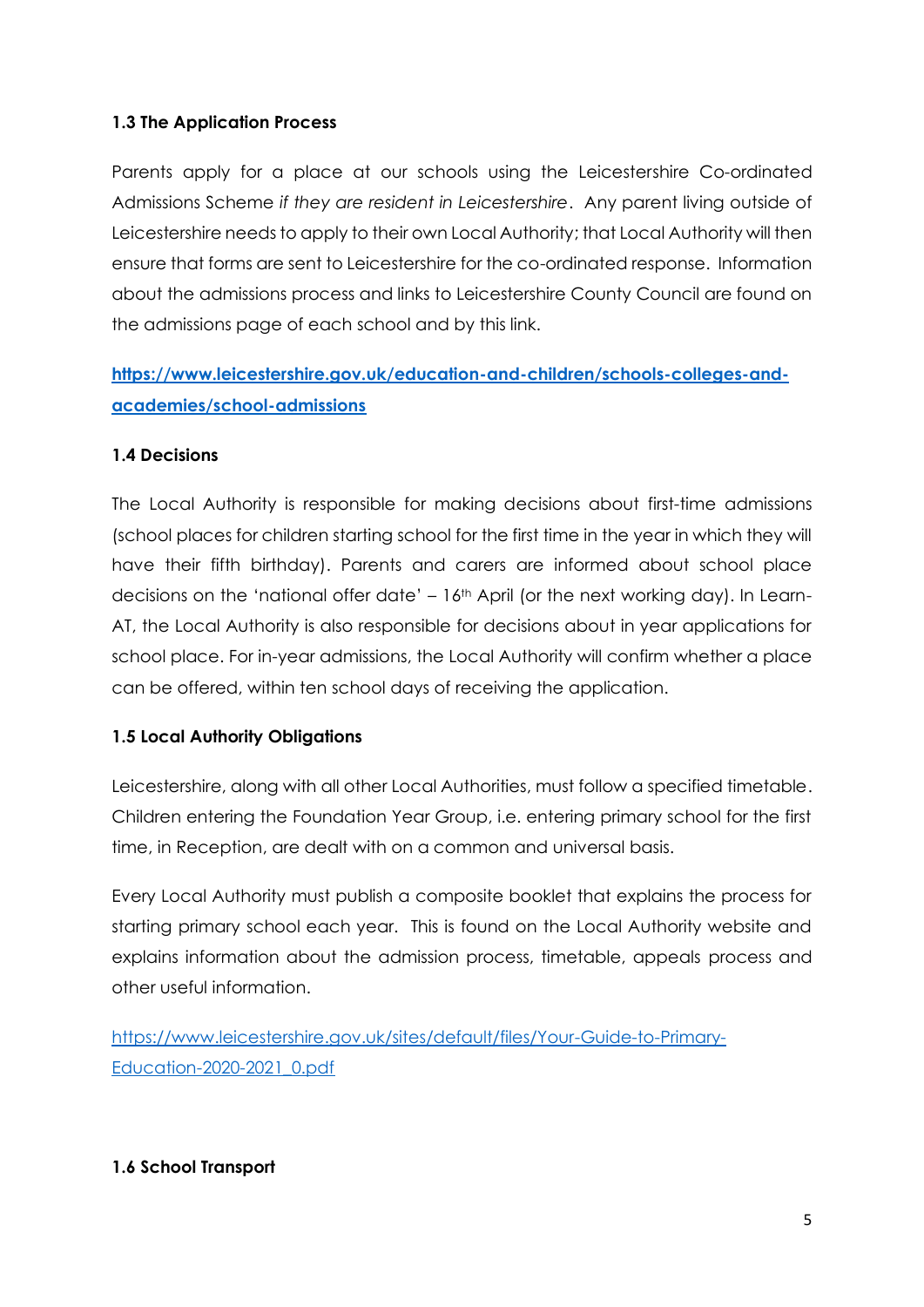Learn AT is not responsible for any decisions that relate to school transport, this is a matter for the Local Authority.

### **1.7 Starting School**

In Leicestershire, children begin school in the September following their fourth birthday. For school admissions, the academic year is defined 1st September to August 31<sup>st</sup>, regardless of variations in term start dates. There is one admission at the beginning of the Autumn term, 1st September. However, there may be individual children who begin later in the academic year, see section 1.18 in this policy. Admission of summerborn children is addressed later in the policy in section 1.19.

### **1.8 Changing School**

When a child is applying for a place at any other time, because of a desire to change schools, house move or for some other reason, the Local Authority co-ordinates this process on behalf of Learn-AT. These types of admissions are known as "in-year admissions".

For any in-year admission, an application must be made to the Local Authority, indicating the parent's choice of school. The school will be able to advise if places are available, whether the school is able to offer a school place and if not, what parents can do to appeal that decision.

### **1.9 How does the process work?**

By law, every school must have a mechanism to deal with a situation when there are more applications than places. This involves setting priority criteria.

Children who have an Education, Health and Care Plan that names the school as part of that plan are automatically admitted. These children are not included in the priority criteria, the school offers them a place as this is required by law.

The number of places available in a school is indicated by its Planned Admission Number (PAN). When there are more applications than places, the priority criteria are applied in an objective and fair way. Initially a list is provided by Leicestershire County Council. This is then confirmed by the Local Governing Body (LGB) at each school, where authority is delegated to the LGB by the Trust.

### **1.10 What is the Planned Admission Number?**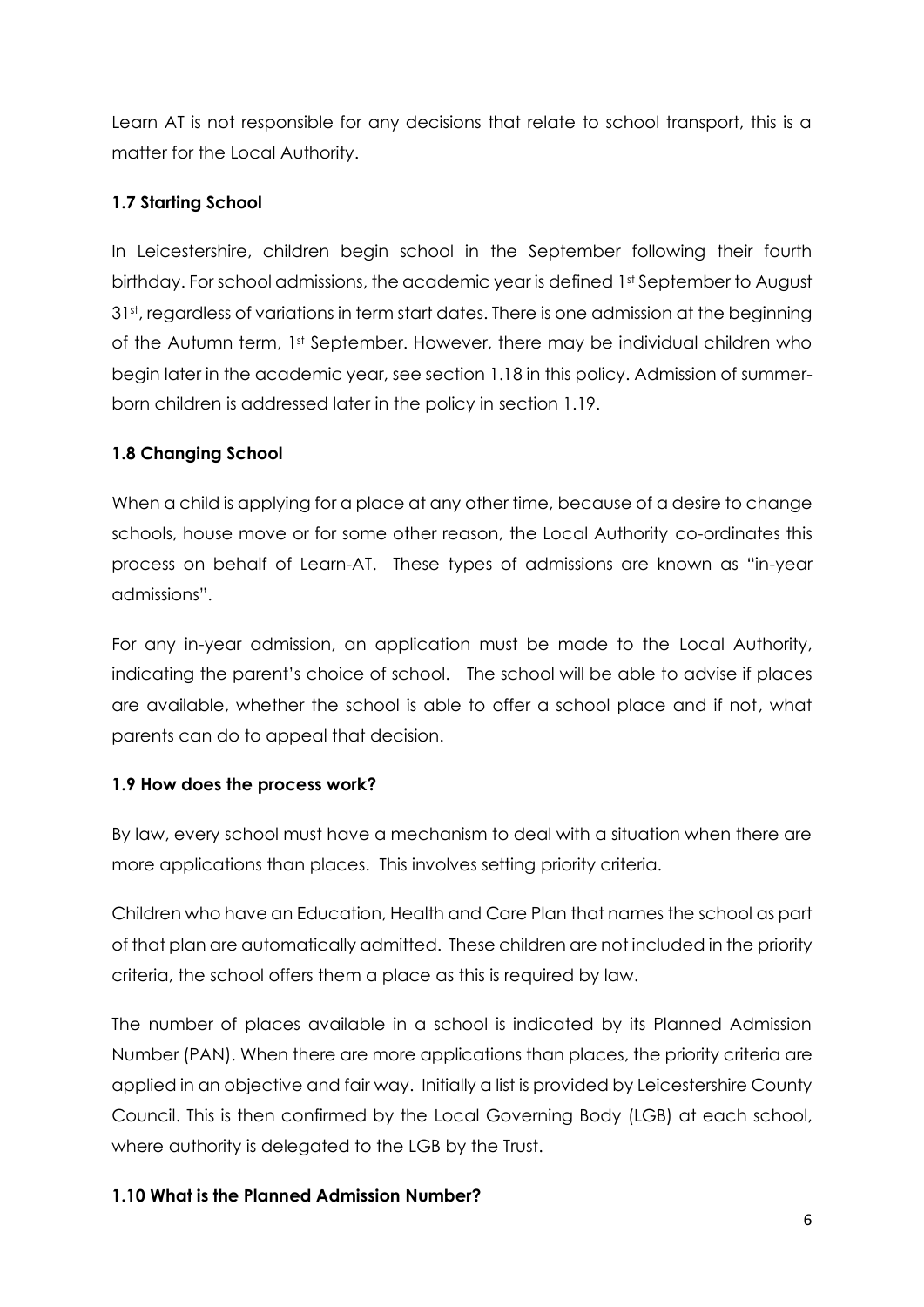The PAN is the number of children the school can accommodate on admission to Reception. This is set by law and is the number that the school considers it can teach, in Reception, in an effective manner. Additionally, the Infant Class Size Regulations require that in Reception, Year 1 and Year 2 no class shall have more than 30 pupils to each teacher. This may mean that in smaller schools, combinations of year groups are also affected by Infant Class Size Regulations; Where there are mixed year groups the combined size of the class must not exceed 30 pupils.

### **1.11 Fair Access Protocols**

Every school is obliged to take part in local fair access protocols. Fair access protocols exist for children who have no school place and who are at risk from missing education due to several factors. Fair access protocols work by a group of schools discussing who can best meet needs of pupils who fall into this category. The fair access protocol procedure takes precedence over the waiting list.

Hard to Place children who fall under the Leicestershire County Council Fair Access Protocol are:

- Children from the criminal justice system or Pupil Referral Units who need to be reintegrated into mainstream education
- Children who have been out of education for two months or more;
- Children of Gypsies, Roma, Travellers, refugees and asylum seekers;
- Children who are homeless:
- Children with unsupportive family backgrounds for whom a place has not been sought;
- Children who are carers:
- Children with special educational needs, disabilities or medical conditions (but without an Education, Health and Care Plan)

### **1.12 Children with Special Educational Needs and Disabilities (SEND).**

- Learn-AT does not allow the refusal of an application for admission to a Learn-AT school because it is believed that the school cannot cater for the child's special educational needs and/or disabilities
- Pupils with special educational needs and/or disabilities but no Education, Health and Care Plan (EHCP) are dealt with through the normal admissions policy. Schools cannot refuse to admit a pupil because he/she does not have an EHCP or is being assessed for one.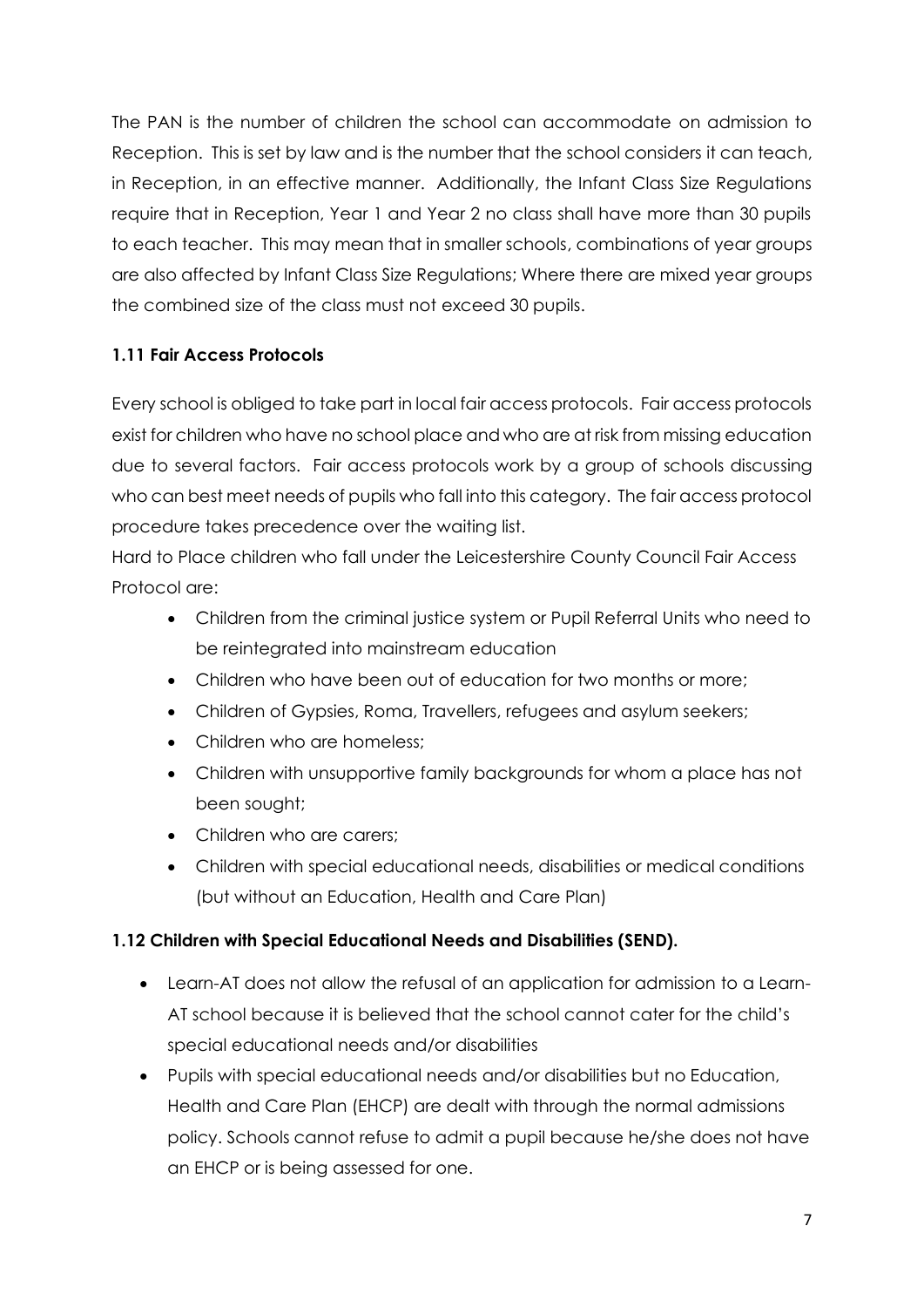• The Trust Board is required by section 324 of the Education Act 1996 and Children and Families Act 2014 s. 33 to admit to a school a child with an Education, Health and Care Plan which names the school. This is not an oversubscription criterion. Schools must admit children with EHCPs which name the school whether there are places available in the school or not, unless it would be incompatible with the efficient education of others, or the efficient use of resources. Efficient education means providing for each child or young person a suitable, appropriate education in terms of their age, ability, aptitude and any special educational needs they may have. (SEN Code of Practice 2015, para 9.79).

### **1.13 Withdrawing Offers**

The Learn AT Multi-Academy Trust can withdraw offers of places in certain circumstances. An offer of a place will be withdrawn when a parent has not responded to an offer within a reasonable period of time, usually 21 days from the date of that offer. The offer can also be withdrawn if the basis of the offer was either a fraudulent or misleading application.

### **1.14 Late Applications**

Learn-AT, working with Leicestershire County Council, may accept late applications for first-time admission, so long as they are received by the date set by the Local Authority, currently midnight on 15th January 2021. The LA will consider late applications where the applicant can provide evidence that the reason for lateness was beyond the applicant's control. An Independent Appeal Panel may take a different view at a later stage in the process. Examples of reasons for a late application are:

- family returning from abroad;
- lone parent has been ill for some time;
- family moving into Leicestershire from another area;
- other exceptional circumstances.

Whilst every case is treated on its own merits, evidence to explain why the application is late will be required in every instance. An application that is accepted as being late, but with justifiable reason, will be included in the first cycle of allocations and the parents will be notified on the national offer day.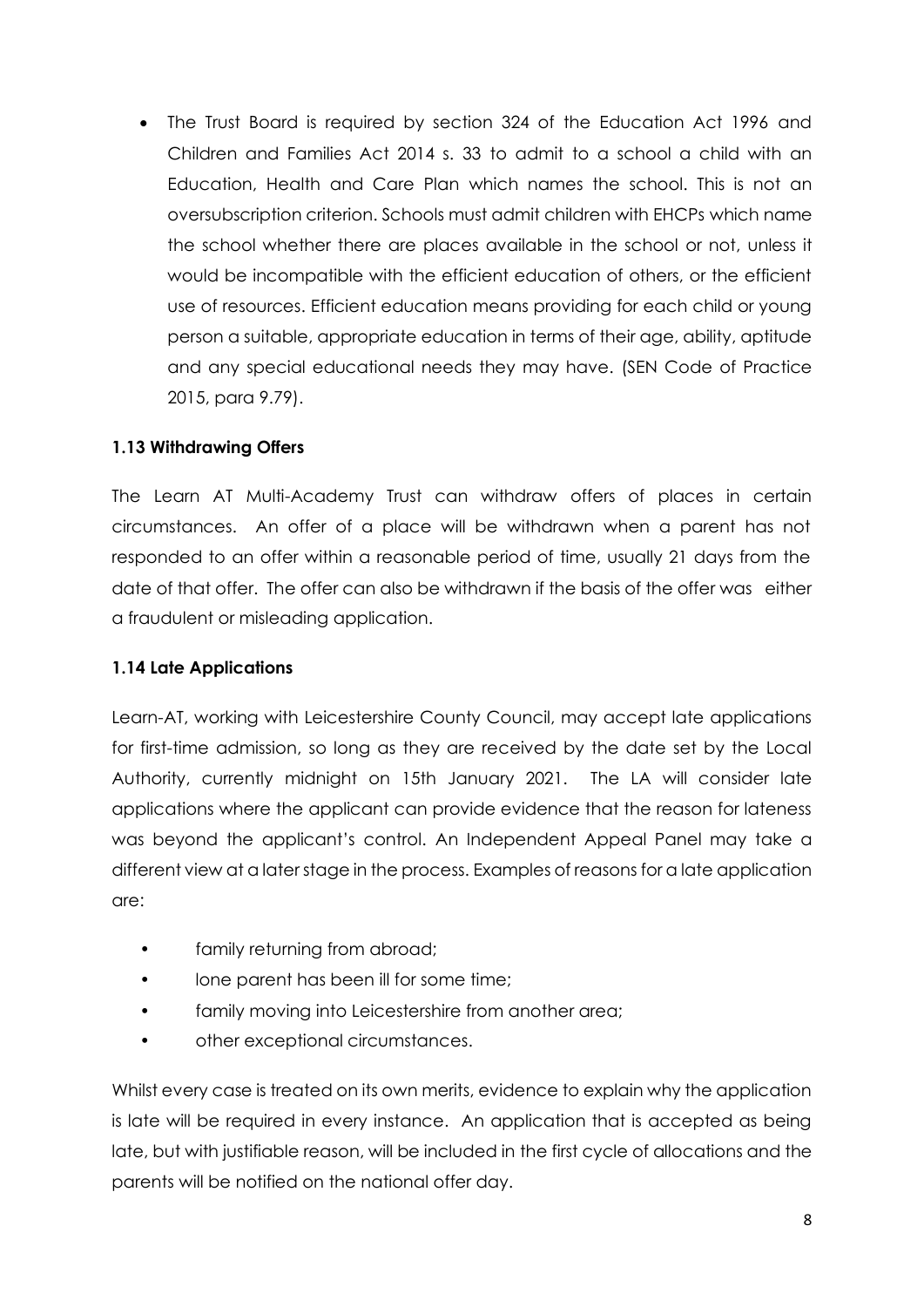Other late applications for a named Academy after the specified date will be dealt with after the offer day and will be considered against the oversubscription criteria.

### **1.15 Waiting Lists**

The Local Authority maintains a waiting list for each school until the end of the Autumn term. The waiting list is ranked in accordance with the school's oversubscription criteria. The list is made up of children whose parent/carers have applied for a place at the school and been unsuccessful. When a place becomes available the next child on the list will be offered the space. If that family does not require the space, it will pass to the next child and so on. The waiting list is 'dynamic' however; this means that late applications are treated equally according to the over-subscription criteria and can affect the ranking of an earlier application.

After the waiting list has been disbanded, places will be allocated on application and if a space is available, following the standard in-year admission procedures.

### **1.16 Multiple Births**

In the unusual event of there being one space available within the infant class size limit, children of multiple births are permitted exceptions to the class size limit in these circumstances.

## **1.17 Infant Class Size Limits, Multiple Birth Children and Permitted Exceptions (Primary and Secondary)**

In compliance with the relevant regulations, an infant child (i.e. up to and including Year 2) who moves into a school's area once initial allocation decisions have been made, will not necessarily be offered a place in the school if the relevant class will already contain 30 children *or* if an alternative school with space available in the relevant year group within 2 miles of the home address is identified. If there are no places available in nearby schools, the child will be an excepted pupil in the catchment school, allowing the class to exceed 30 pupils.

### **1.18 Admission of children below compulsory school age and deferred entry**

Upon notification of a school place being offered, a child is entitled to a full-time place in the September following their fourth birthday.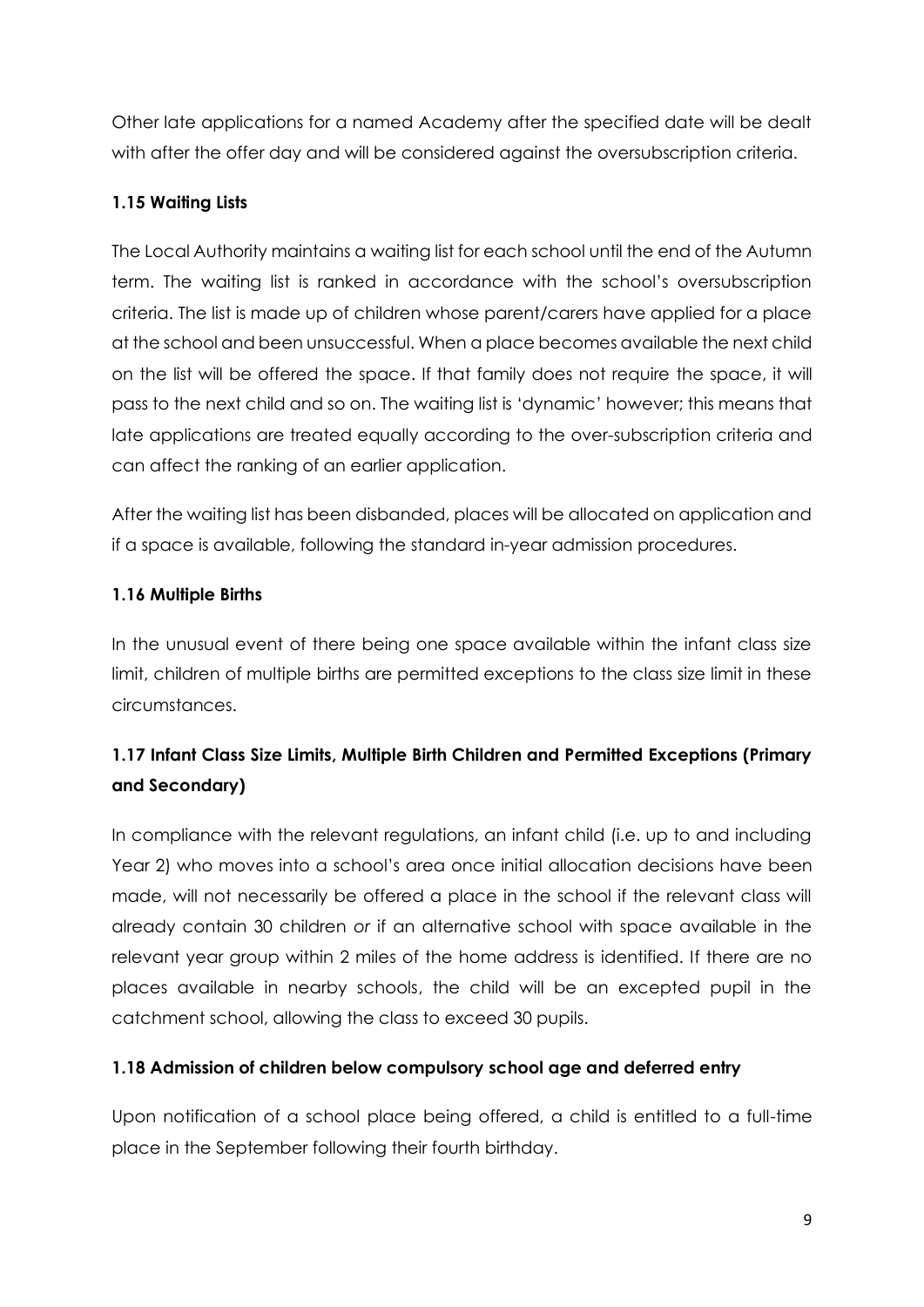Parents can request that the date the child is admitted to the school is deferred until later in the school year, but not beyond the point at which they reach compulsory school age and not beyond the beginning of the final term of the school year for which the original application was made.

To defer a place at first time admission, parents are asked to inform the school where the child has been allocated school place.

If a child does not attend school by the beginning of the final term of the school year for which the original application was made, parents are required to make a new application.

### **1.19 Admission of children outside their normal age group**

Parents may seek a place for their child outside of their normal age group for example, if the child is gifted and talented or has experienced problems such as ill health.

Parents of a summer-born child, that is, those children born from 1st April to 31st August, may choose not to send their child to school until the September following their fifth birthday and may request that they are admitted out of their normal age group, for example, to Reception rather than Year 1.

To request a delayed entry parents are required to make an application for their child's admission to their normal age group at the usual time in accordance with this policy and at the same time to submit a request for admission out of the normal age group. Further information about the process will be provided to parents upon their request for admission outside of normal age group or by contacting the school.

Decisions will be made on the basis of the circumstances of each case and in the best interests of the child concerned. This will take into account parents' views, information about the child's academic, social and emotional development, where relevant their medical history and any views of a medical professional, whether they have previously been educated outside of their normal age group and whether they may have fallen in to a lower age group if the child was not born prematurely. The views of the Headteacher of the school concerned must be taken in to account. Decisions made by the Admissions Authority will be clearly set out.

When informing a parent of the decision on which year group the child should be admitted to, the reason(s) will be given.